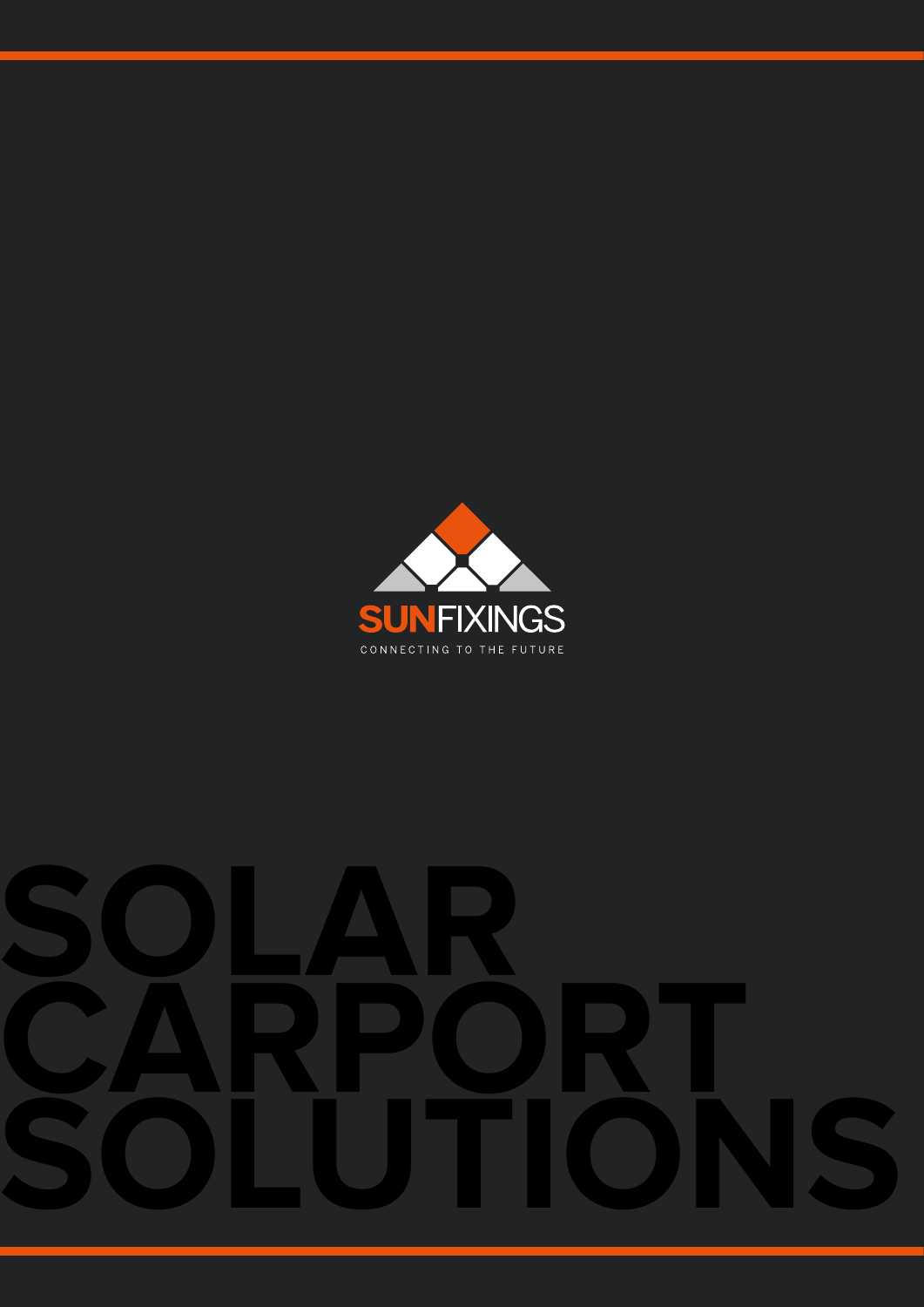# EPORT **A SERIES**

**With its anodised aluminium frame, the Eport A Series is, by nature, a lightweight and durable carport system that is ideal for enhancing homeowners' properties and small business car parks.** 

This aluminium frame together with the stainless steel connection elements, ensure the system's high level resistance to corrosion and

discolouration, even in highly polluted environments.

When thinking of solar panels, it is often the traditional opaque version with a metal frame finish that is often at the forefront, and whilst they work perfectly with our Eport A Series, there is a fully glass module alternative that offers a greater emphasis on aesthetics, firmly integrating their

appearance into the overall design.

Furthermore, when these fully glass modules are used within the Eport A Series design, the roof is made completely waterproof, offering more protection from the elements to the car beneath it.





**Additional extras:** Guttering systems, LED lighting, EV charging points, cabling from inverter to connection point.



| Eport A Series framework                     |  |  |
|----------------------------------------------|--|--|
| Electrical inverter                          |  |  |
| Fully glass modules                          |  |  |
| Full carport project management              |  |  |
| Electrical components (i.e. cabling etc.)    |  |  |
| AutoCAD drawings & 3D detailing              |  |  |
| Structural & engineering calculations        |  |  |
| Groundwork excavation & concrete foundations |  |  |
| Delivery & logistics                         |  |  |
| Professional carport installation            |  |  |
| <b>1 Car (price starting from)</b>           |  |  |
| <b>2 Cars (price starting from)</b>          |  |  |
| <b>Canopy (price starting from)</b>          |  |  |
|                                              |  |  |

| <b>Standard</b><br><b>Package</b> | <b>Premium</b><br><b>Package</b> |
|-----------------------------------|----------------------------------|
|                                   | $\blacktriangledown$             |
| ✔                                 | ✔                                |
| ✔                                 | $\blacktriangledown$             |
|                                   | $\blacktriangledown$             |
|                                   | $\blacktriangledown$             |
|                                   | $\blacktriangledown$             |
|                                   | $\blacktriangledown$             |
|                                   | $\blacktriangledown$             |
|                                   | $\blacktriangledown$             |
|                                   | $\blacktriangledown$             |
| £7,090                            | £9,790                           |
| £11,150                           | £15,450                          |
| £7,190                            | £9,790                           |



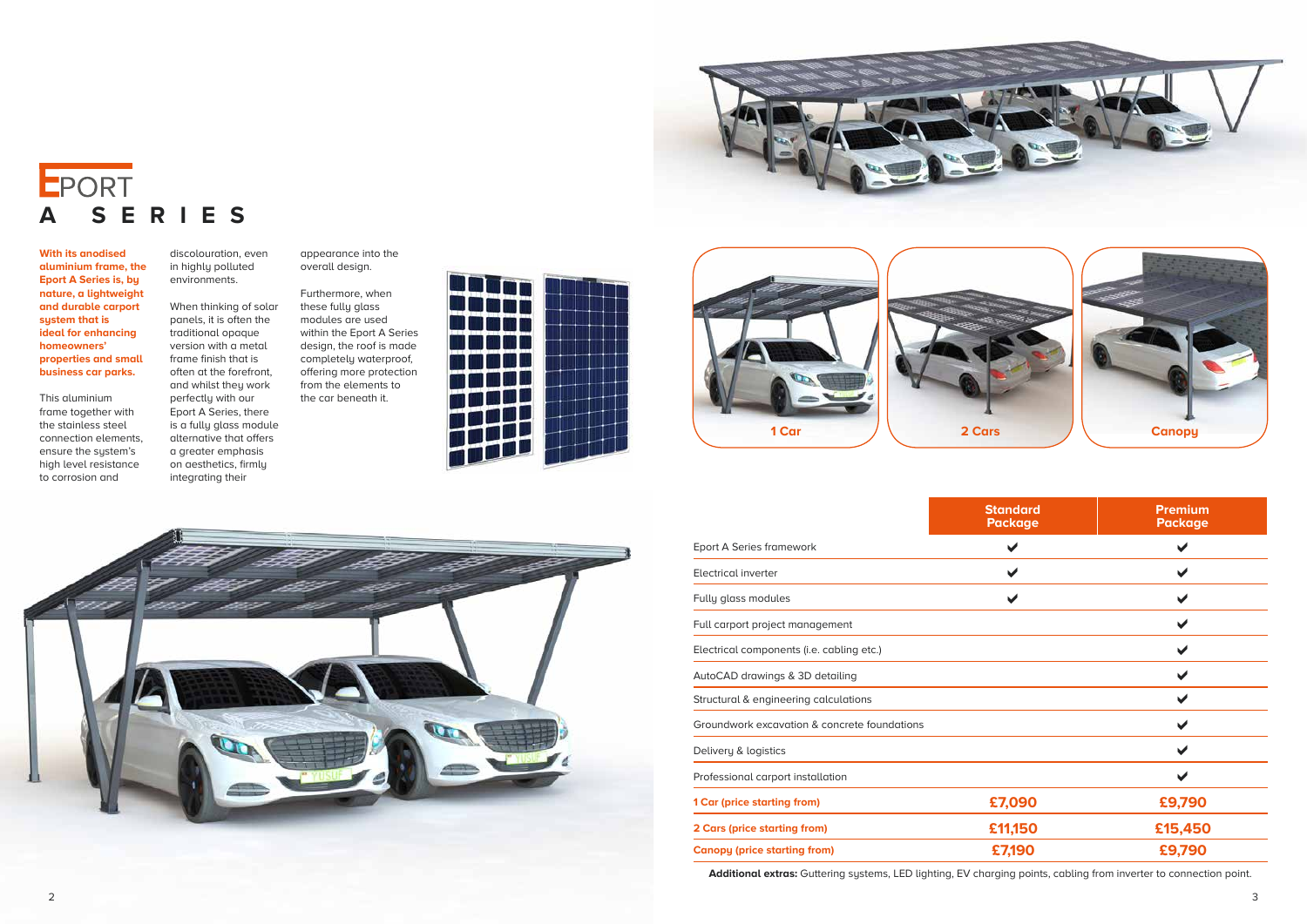

# FPORT **S SERIES**

**Manufactured from a galvanised**  ...........<br>el structure, the Epo<u>rt</u> **creates a strong and lasting carport that is perfect for larger car parks and commercial premises.** 

We adopt the hot-dipped galvanisation process in accordance to the BS EN ISO 1461 Standard, to coat all of the steel elements after

all the welding, cutting and drilling happens.

Furthermore, we specify the thickness simply by multiplying the design. of this galvanisation coat to be a minimum of 400g/m, as opposed to the industry average of 200g/m. This from the elements to the cars ensures that the Eport S Series has a lifetime expectancy of 50 years or more.

The interlocking nature of the S Series allows it be extended and optimised across larger car parks, The roof is made completely waterproof, offering more protection beneath it.







| <b>Eport S Series framework</b>                   |  |  |
|---------------------------------------------------|--|--|
| <b>Electrical inverter</b>                        |  |  |
| <b>Solar Modules</b>                              |  |  |
| Full carport project management                   |  |  |
| Electrical components (i.e. cabling etc.)         |  |  |
| AutoCAD drawings & 3D detailing                   |  |  |
| Structural & engineering calculations             |  |  |
| Groundwork excavation & concrete foundations      |  |  |
| Delivery & logistics                              |  |  |
| Professional carport installation                 |  |  |
| <b>Single South 10 cars (price starting from)</b> |  |  |
| Double EW 20 cars (price starting from)           |  |  |
| Double South 20 cars (price starting from)        |  |  |
|                                                   |  |  |

**Single South Double South Double EW Additional extras:** Guttering systems, LED lighting, EV charging points, cabling from the inverter to connection point.

| <b>Standard</b><br><b>Package</b> | <b>Premium</b><br><b>Package</b> |
|-----------------------------------|----------------------------------|
| $\blacktriangledown$              | $\blacktriangledown$             |
|                                   | $\blacktriangledown$             |
|                                   | V                                |
|                                   | $\checkmark$                     |
|                                   | $\blacktriangledown$             |
|                                   | $\blacktriangledown$             |
|                                   | $\blacktriangledown$             |
|                                   | V                                |
|                                   | $\blacktriangledown$             |
|                                   |                                  |
| £9,950                            | £41,210                          |
| £19,900                           | E74,520                          |
| £21,000                           | £80,620                          |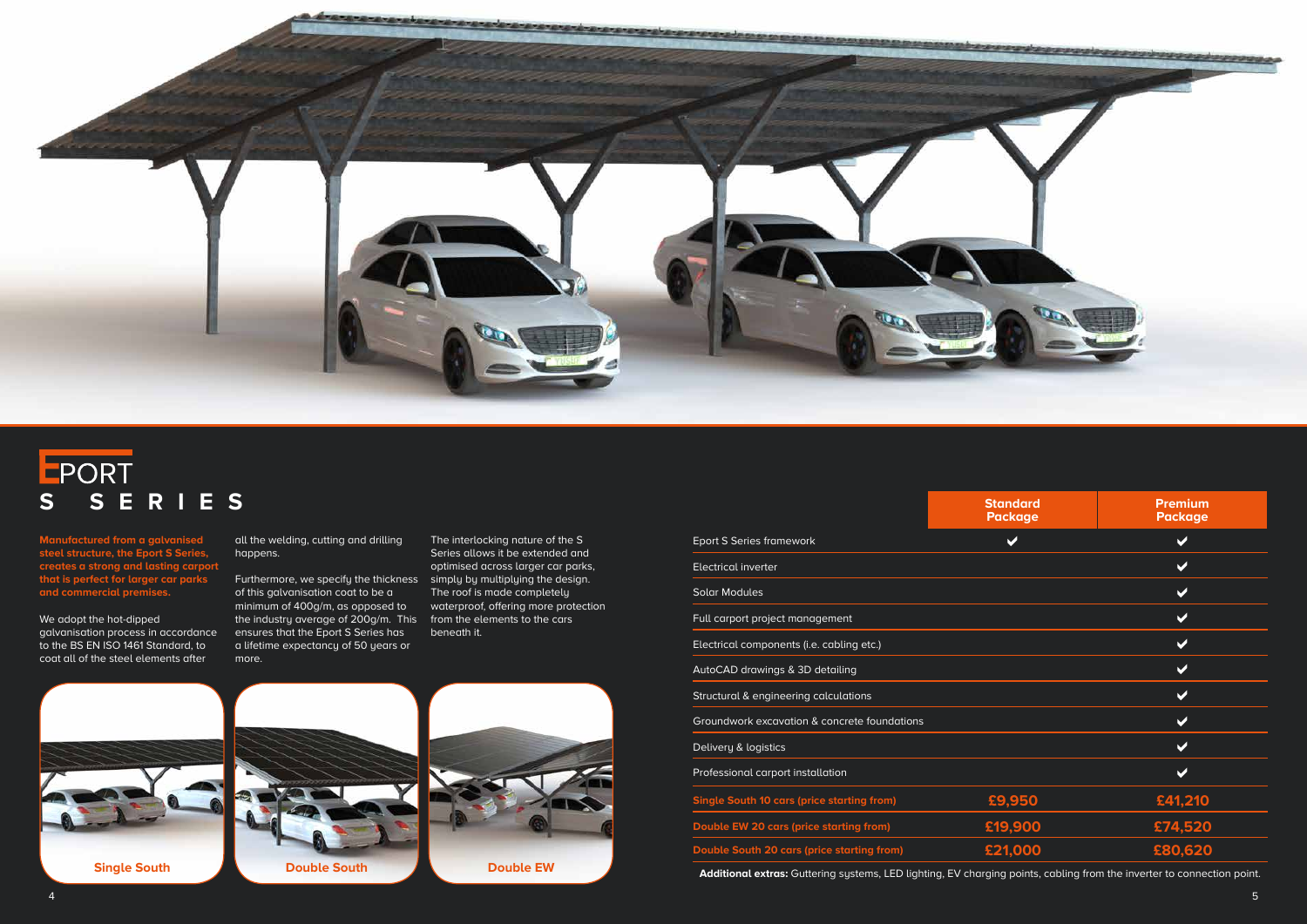#### FPORT **T SERIES**

**Aesthetics are a prominent feature for our Eport T Series, as it incorporates an elegant timber structure design together with integrated glass solar modules, providing an idyllic addition to any homeowner's property.** 

Not only do these fully glass modules generate cleaner electricity that can be used inside the home, but they also provide a completely waterproof roof covering

that offers greater protection from the elements, particularly in the winter months, to the car beneath it.

They also allow better control of how much natural light filters through to the underside, as the distance between the actual panel's cells can be increased. This means that the space underneath can still benefit from receiving natural light. There is a choice to

close in one or more walls of the Carport to offer more protection to the car, or alternatively, single Y shaped supports can be used to maximise the space in and around the Carport.

Additionally, the T Series can be used within the garden, to create a covered area for any terrace or patio space.



**Additional extras:** Guttering systems, LED lighting, EV charging points, cabling from inverter to connection point.







| 2 Cars (price starting from)                 |  |
|----------------------------------------------|--|
| <b>1 Car (price starting from)</b>           |  |
| Professional carport installation            |  |
| Delivery & logistics                         |  |
| Groundwork excavation & concrete foundations |  |
| Structural & engineering calculations        |  |
| AutoCAD drawings & 3D detailing              |  |
| Electrical components (i.e. cabling etc.)    |  |
| Full carport project management              |  |
| Fully glass modules                          |  |
| Electrical inverter                          |  |
| Eport T Series framework                     |  |

| <b>Standard</b><br><b>Package</b> | <b>Premium</b><br><b>Package</b> |
|-----------------------------------|----------------------------------|
| ✔                                 | ✔                                |
| $\blacktriangledown$              | $\blacktriangledown$             |
|                                   | $\blacktriangledown$             |
|                                   | $\blacktriangledown$             |
|                                   | $\blacktriangledown$             |
|                                   | ✔                                |
|                                   | $\blacktriangledown$             |
|                                   | $\blacktriangledown$             |
|                                   | $\blacktriangledown$             |
|                                   | $\blacktriangledown$             |
| £7,090                            | £9,790                           |
| £10,650                           | £14,950                          |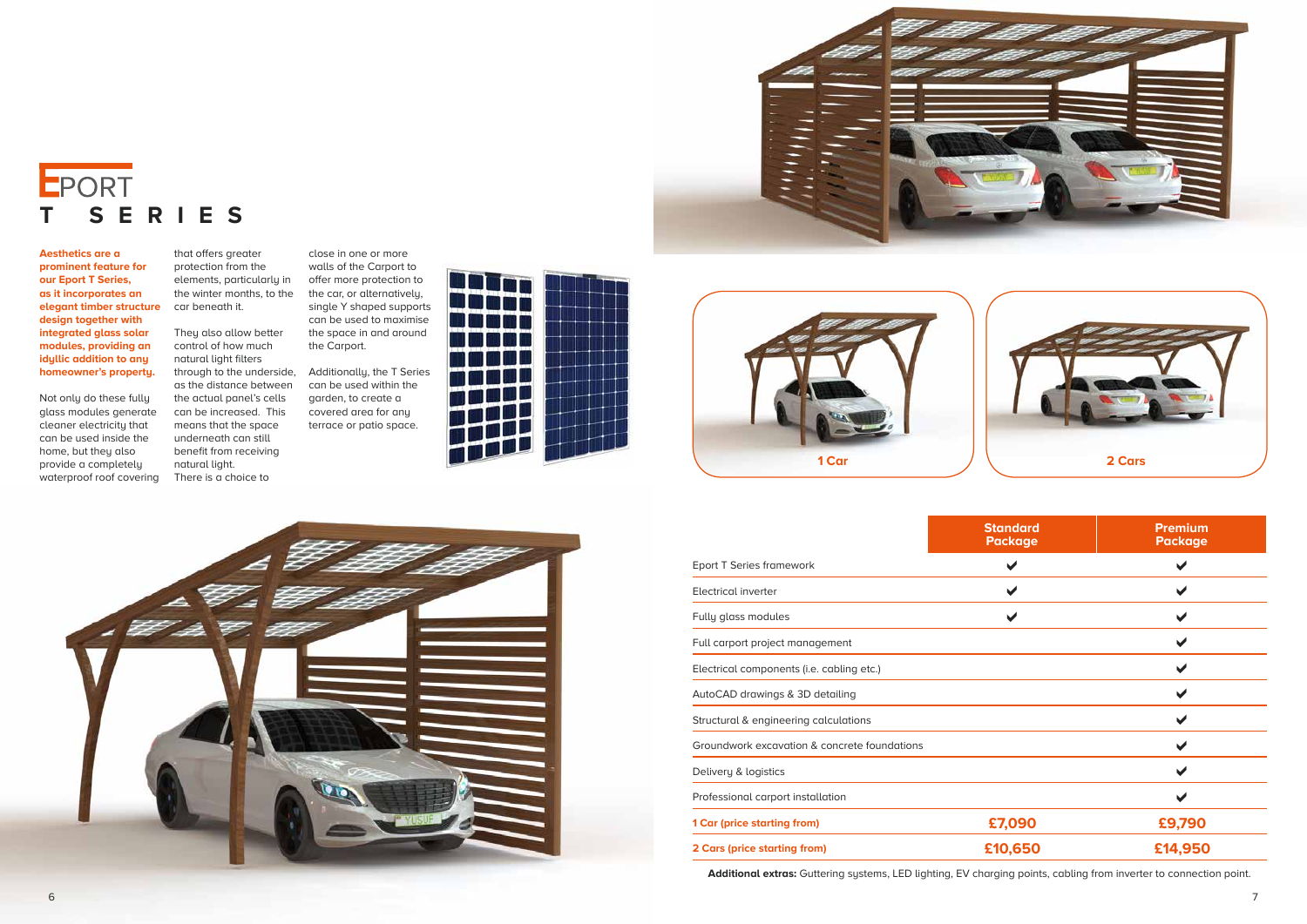

# FPORT **CANOPY**

**The Canopu's ve design offers a greater scope in its application for both public and private premises, ranging from walkways, smoking areas and, more typically, car parking facilities.** 

Its single structural post, which is manufactured to the same high quality hot-dipped galvanisation process as our S Series, it presents

the perfect economical solution that As with all our Eport range, careful combines urban regeneration with renewable energy.

Since traditional solar panels can easily be attached to the Canopy's roof, local businesses can start to benefit right away from the cleaner electricity that is generated.

consideration is made during planning to ensure all car parking spaces retain their original function, as it is our aim to enhance these valuable spaces rather than lose them.





**Additional extras:** Guttering systems, LED lighting, EV charging points, cabling from inverter to connection point.

| <b>Eport Canopy framework</b>                |  |  |
|----------------------------------------------|--|--|
| <b>Electrical inverter</b>                   |  |  |
| Solar panels                                 |  |  |
| Full carport project management              |  |  |
| Electrical components (i.e. cabling etc.)    |  |  |
| AutoCAD drawings & 3D detailing              |  |  |
| Structural & engineering calculations        |  |  |
| Groundwork excavation & concrete foundations |  |  |
| Delivery & logistics                         |  |  |
| Professional carport installation            |  |  |
| 10 Cars - 25m (price starting from)          |  |  |

| <b>Standard</b><br><b>Package</b> | <b>Premium</b><br><b>Package</b> |
|-----------------------------------|----------------------------------|
|                                   |                                  |
|                                   |                                  |
|                                   |                                  |
|                                   |                                  |
|                                   |                                  |
|                                   |                                  |
|                                   |                                  |
|                                   |                                  |
|                                   |                                  |
|                                   |                                  |
| £4,500                            | £27,250                          |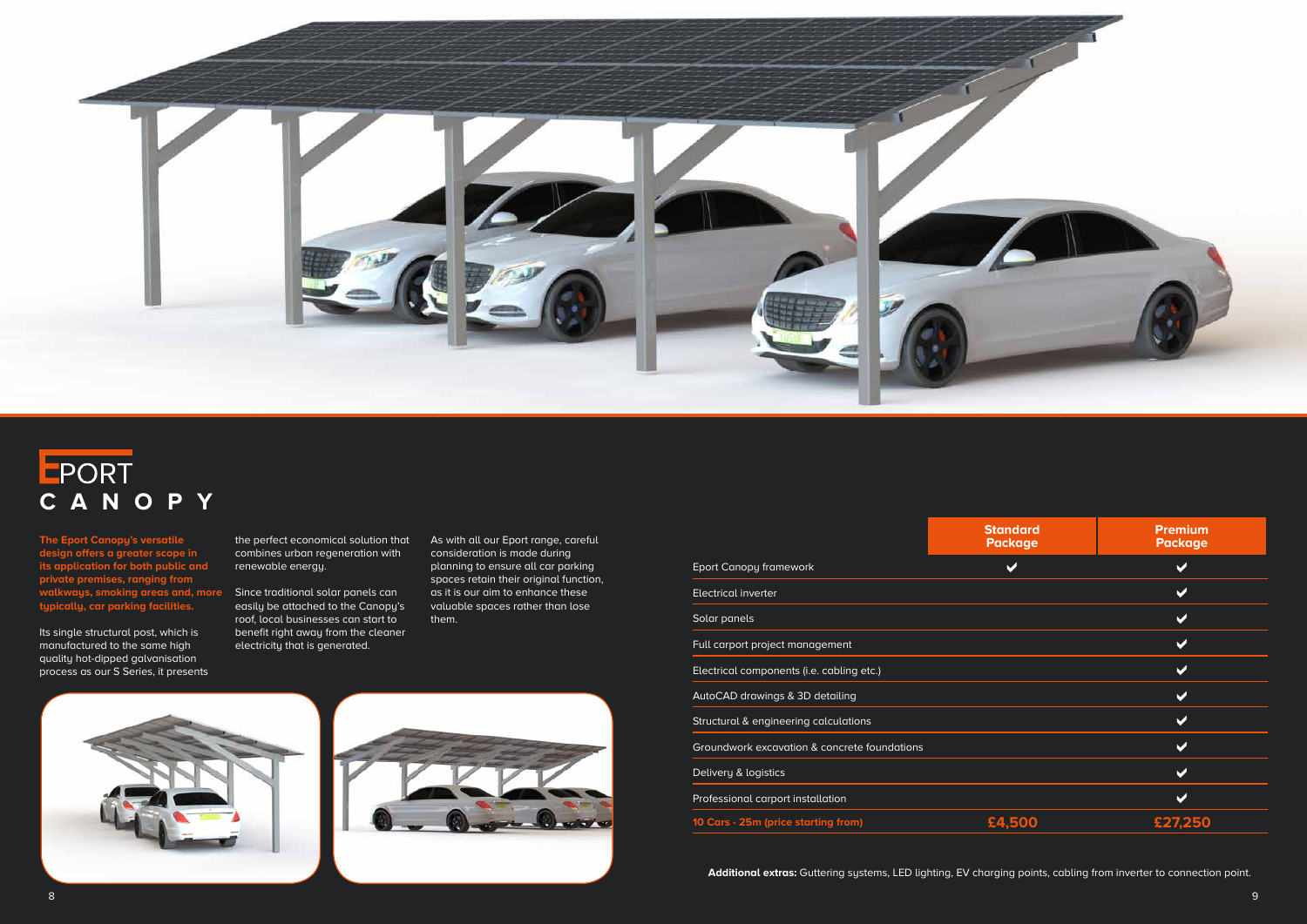

#### **GLASS MODULES**

**When thinking of solar panels, it is often the traditional opaque version with a metal frame finish that is often at the forefront, and whilst they worth perfectly with our Eport Series, there is a fully glass module alternative that offers a greater emphasis on aesthetics, firmly integrating into the overall design.**

Unlike standard PV panels, which are strictly opaque, fully glass modules have the ability to control how much natural light filters through to the underside. This is because the distance between the individual cells that make up a single unit, can be increased according to the level of transparency required. This means that parking spaces do not necessarily need to lose all of their natural light, simply by using fully glass modules.

Another major advantage of glass modules against standard solar panels, is the fact that they do not suffer from micro cracking.

Micro cracking is the process in which the silicon wafer within the solar cells become damaged and cracked due to stresses exerted on them through factors such as, wind loading and temperate changes.

Traditional solar panels are at a greater risk of this because the

cells are sandwiched between a single glass layer and the plastic backing sheet, which results in the different materials flexing at different rates under tension.

The long term effects of micro cracking on the solar cells can often lead to diminishing their energy performance, while also limiting their life expectancy.

The technology used in glass modules, offers proportionate flexing within the materials in order to minimise the tension applied to the solar cells and therefore, vastly reducing the chance of micro cracking from occurring.







The frameless design of the fully glass modules means that it is harder for dust to stick to their edges and their nano coating, which is applied during the anti-reflection treatment process, ensures dirt particles roll off their surface.

The structure of the glass module is made from two layers of 2mm

toughened safety glass, as this helps to give it an extremely long lifetime expectancy of over 50 years.

These pieces of toughened glass are welded together with a particularly durable POE lamination, which is very similar to that of a car windscreen.

With their commitment to aesthetics and durable high performance, our glass modules range sets a new realisation and advances the possibility that solar can be firmly embedded into any of our carport solutions.

990 mm

1980 mm

086

 $\overline{\rm{m}}$